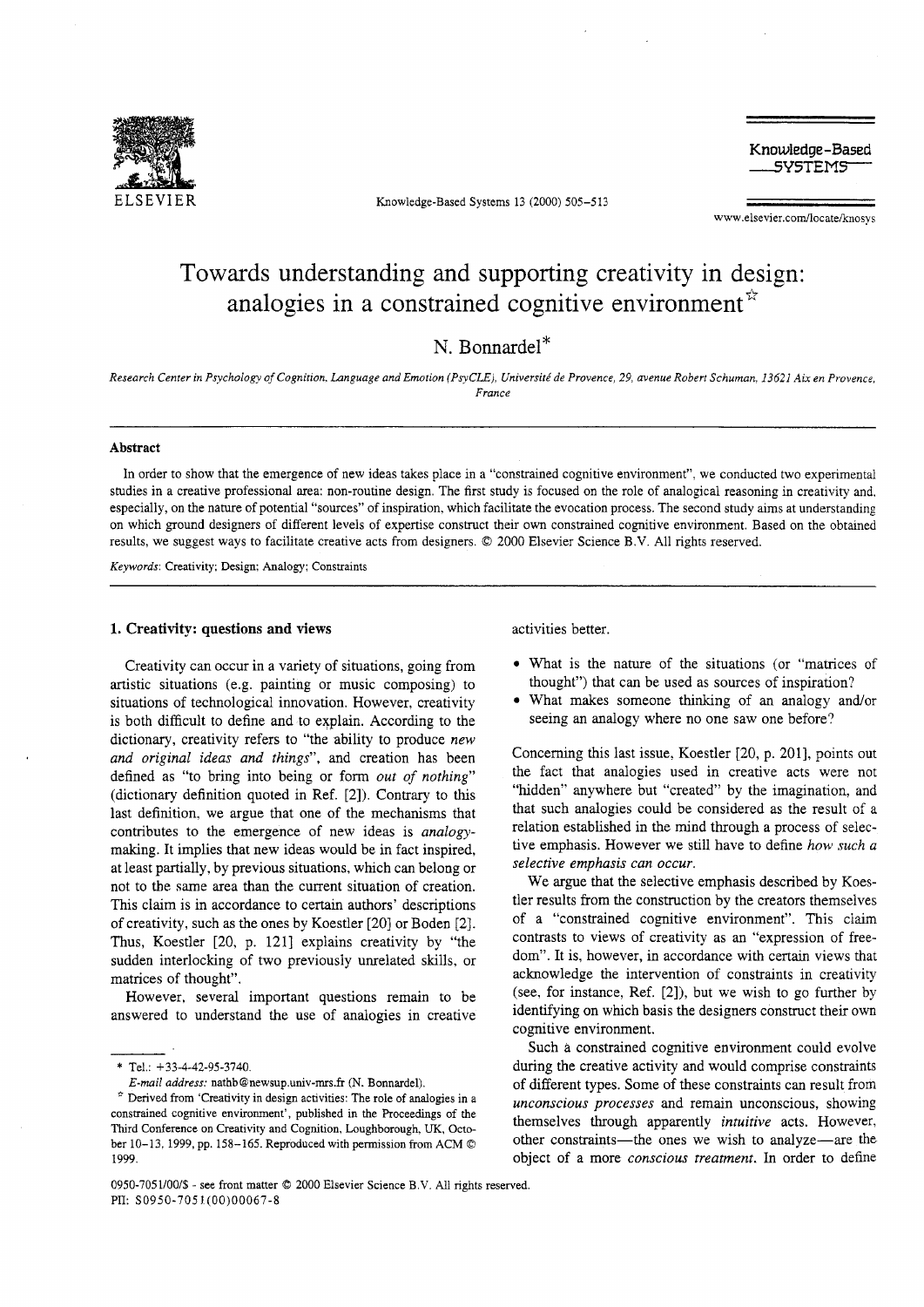them, the creators can take into account data from both the external context of the creative situation (e.g. for instance, certain constraints, such as a deadline specified by other stakehoiders) and from their own internal context, e.g. the activation of certain knowledge. Therefore, a part of the data used by creators to construct their own constrained cognitive environment would be dependent on situations of creation encountered previously.

Towards the end of contributing to answer the above questions and. therefore, to know more about: (1) the role of analogies in the emergence of new ideas; and (2) the construction by creators themselves of their own constrained cognitive environment, we are going to analyze real-world activities in which professionals have to be creative, to some extent: design activities. Therefore, we first characterize this domain of study and we will show, based on the description of a reai event of discovery of a new solution, how anaiogical reasoning can be a source of creativity. Then, we will present resuits of two experimentai studies conducted with designers in order to determine:

- 1. The nature of sowces that can facilitate the evocation of creative analogies.
- 2. The parameters on which designers of different levels of expertise can focus in order to construct their own constrained cognitive environment.

## 2. Design activities

In Cognitive Psychology, design activities are described as specific probiem-solving situations, as design probiems are both ill defined and open-ended. Design problems are considered i1l defined because designers have, initialiy, only an incomplete and imprecise mental representation of the design goals [11,28]. The designers' mental representation evolves as the problem-solving progresses. This specificity of design problems has been described as based on an iterative dialectic between problem-framing and problemsolving [27,29]. To summarize this process, during problem-framing, designers refine design goals and specifications and, thus, refine their mental representation of the problem. During problem-solving. designers elaborate solutions and evaluate these solutions with respect to various criteria and constraints [3,5]. Thus. each designer constructs her or his own representation of the design probiem and deais in fact with a problem that has become specific to her or him. Indeed, different designers dealing with a same problem. develop different ideas and reach different solutions, materialized, for instance, by drawings or plans [1]. Therefore, design problems are also considered to be open-ended as there is usually no single correct solution for a given problem, but instead a variety of potential soiutions [15].

In such design activities, and especially in "non-routine"

activities. designers have to create an innovative product as well to satisfy certain specifications. Although certain designers wish to keep their activities in some way "mysterious", we argue that their creativity can be, at least partially, explained by analogical reasoning, in accordance to certain research works-though not directly related to designsuch as the ones of Boden [2], Hofstadter [17] or Kolodner [21]. Schematically, in order to solve the problem at hand (or "target" problem), the designer would refer to a simiiar probiem or situation. for which a solution aiready exists ("source" solution) and she/he would transfer certain features of this solution to develop the solution ("target" solution) for the problem at hand.

In favor of this idea, we can describe examples of creative acts we observed in an area of high technology: the design of aerospace products [4]. During long term observations conducted in this area, we noticed that, when designers had to deal with new probiems which required an innovative concept (or solution), these designers could be inspired by familiar objects, which did not belong to their professional domain. For example, to develop an innovative solution for a reflector, which had to be spread out in orbit (and which was fundamentally different from the usual reflectors). one of the designers in charge of this project took into account the principle for drawing the curtains that were settled in front of his office. The anaiysis of the observed functioning allowed him to invent a mechanism for drawing, on earth. the reflective surface of the reflector without risks of tangling in the underlying metallic structure, and for, later, easily spreading it out in orbit.

Such observations can be found both in design domains (see also Refs. [9,3 1]) and in other domains of innovations (see, for example, the invention of the computer by Charies Babbage [18]), but we consider that design activities constitute a particularly interesting domain of study as creativity is intended to be a part of designers' activities (and despite the fact that, obviously, we miss certain events that can contribute to the creative acts. when they occur outside the professional area).

#### 3. Analogies and emergence of new ideas

In order to reach a better understanding of the role of analogies in the emergence of new ideas, we are going to present results of a first study [7], which allowed us to control the sources designers could take into account for an analogical reasoning as well as to analyze the impact of different types of potential sources on the evocation process deveioped by designers.

## 3.1. Description of the experimental situation

This study was conducted with 10 volunteer students in Applied Art (in a technical school of Marseille, France). These students had acquired knowledge and skills in design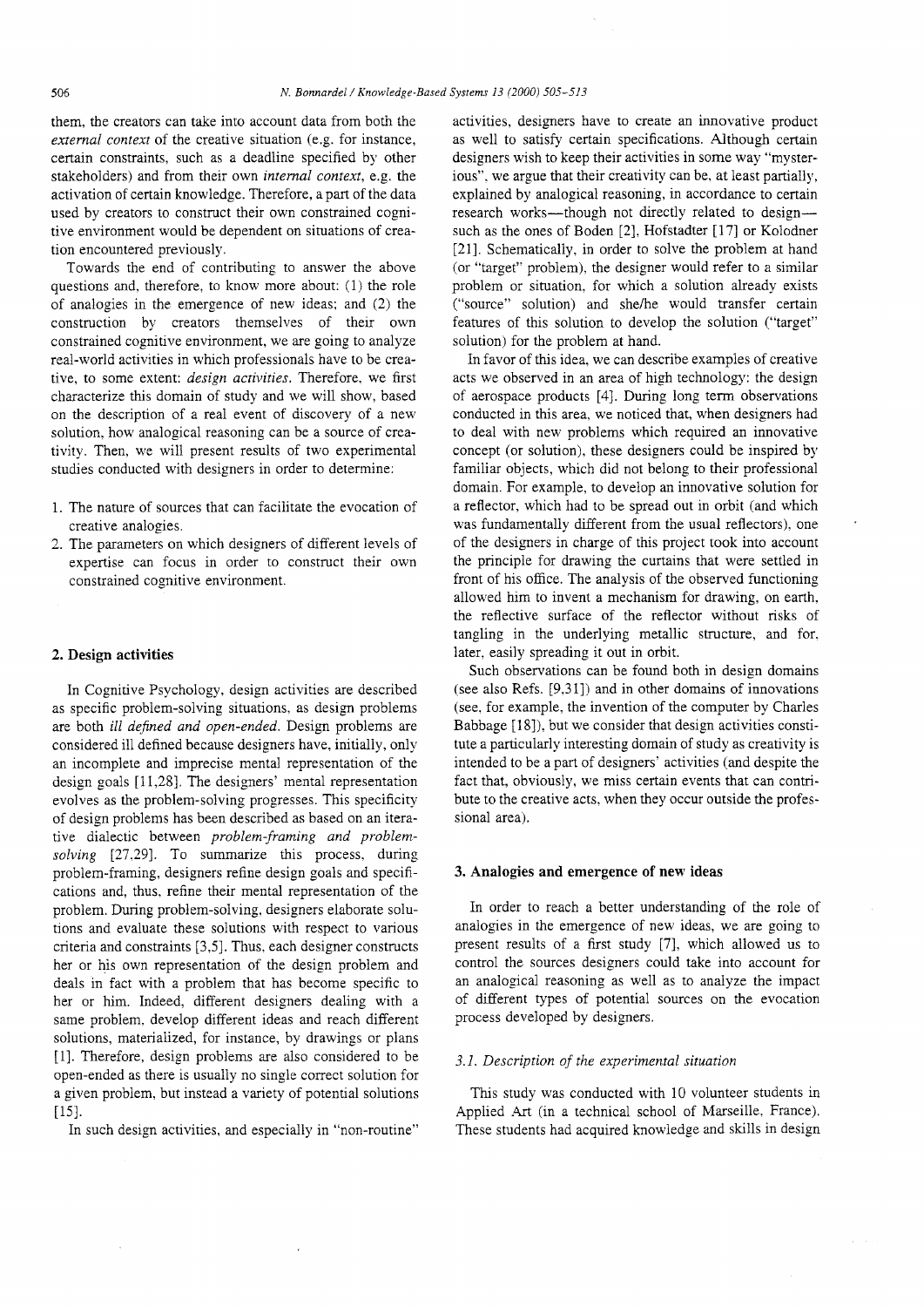The object to be designed was intended to be used in a Parisian ''cyber-café". It should be a partrcular stool with a contemporary design in order to be attractive for young customers. Such stools should allow the user to have a good sitting position, holding the back upright. Towards this end, the users should put their knees on a support intended to this function. In addition, these stools should allow the users to relax, by offering them the possibility to rock.

Fig. 1. Brief description of the object to design.

and were realiy involved in reai design projects. therefore, we will refer to them as "designers".

We asked them to design a new product, defined in collaboration with their professor of Applied Art, in order to be sure that the design problem will be really new for the sfudents and to present it in the same way than the design problems they were used to deal with. Therefore, the designers were provided with a schedule of conditions consisting, first, in a scenario describing both the object to design and its use (see Fig. 1) and, secondiy, in a reminder of the main requirements to satisfy.

Such a description leads to the evocation of objects we already know. In particular, the designers can evoke known objects or "sources", in order to understand the object to be designed better together with the transfer of certain properties of the sources to the problem at hand ("target").

In order to identify the sources evoked by the designers who participated in this study, we asked them to think aloud. Though limits of this method have been pointed out (see, for instance, Ref. [12]), it allows the access to, at least, a part of the designers' thoughts and it is, therefore, frequently used in studies about design activities as well as in certain studies about analogical reasoning (see, for instance, Ref. [16]). The designers' verbaiizations as weli as their graphical activities were video recorded. Then, the verbalizations were transcribed and matched with the drawings made by the designers. In order to avoid too much subjectivity during the analysis, two "judges" analyzed the data separately, which allowed us to discuss possible points of disagreement in the interpretations. We observed that we reached a good degree of agreement (no point of disagreement appeared).

The experiment was 50 min long, which is a realistic duration to realize a rough draft of the ordered object. More precisely, it consisted of two phases of 25 min each.

- 1. During the first 25 min, the designers were assigned to one out of two experimental conditions (five designers in each condition):
	- o a free condition, in which the designers could freely solve the problem and spontaneousiy evoke known

| Table 1                                                            |  |  |  |
|--------------------------------------------------------------------|--|--|--|
| Characteristics of the potential sources proposed to the designers |  |  |  |

| Sources       | Intradomain     | Interdomain |  |
|---------------|-----------------|-------------|--|
| Studied       | "Nomadic" stool | Logotype    |  |
| Never studied | Rocking chair   | Canoe-kayak |  |

- objects ("spontaneous sources") they couid refer to; o a guided condition, in which we provided the designers with names of objects that could play the role of "suggested sources". Two of these potential sources for an analogicai reasoning were considered intradomain, as they were belonging to the category of "seats". Two other potentiai sources were considered interdomain, as they referred to objects very different from seats. In addition, one intradomain object and one interdomain object had been studied by the designers during their Art Appiied class, whereas the two other objects had never been studied (see Table 1). Each of the names of objects were written on folders and delivered to the designers in a random order. In this first phase of the experiment, we chose to provide the designers with only names of objects and not graphical representations of specific objects (or "instances"). These names refer to categories of objects and may lead the designers to infer what general principle or feature(s) can be extracted from this ciass of objects as relevant for the object to design. For instance, the designers may reflect on what could be relevant on a canoe-kayak or on a logotype for designing the specific stool described in the schedule of conditions.
- 2. During the following 25 min, the designers of the fwo groups were in a similar situation: they had both names and a graphical representation of each type of potential source, i.e. an "instance" of each category defined by the names. Contrary to the sources' names, the graphical representations may facilitate more the identification of precise featues that designers can transfer to the object to design.

Designers who belonged to the "guided" group could directly open the folders they had been provided with, to find out the specific graphical representations. During this second phase, designers who belonged to the "free" group were provided with both the names and the graphical representations.

#### 3.2. Findings about the evocation process

Two findings, related to the evocation process developed by designers, seem particulariy interesting.

• The designers who belonged to the guided group evoked,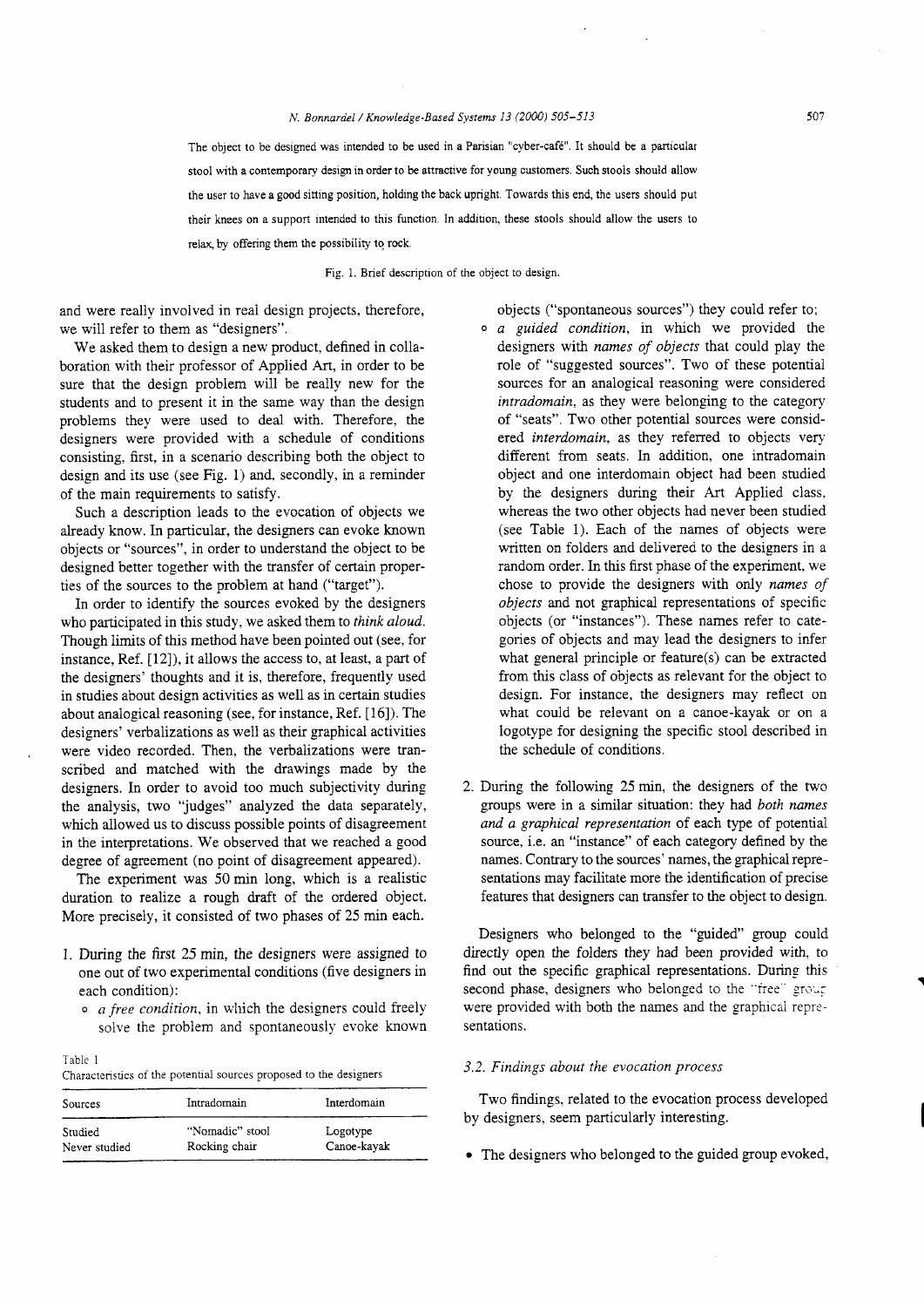#### Table 2

Nature of the evoked sources according to the experimental conditions

| Nature of evoked sources |                | Experimental condition |  |  |
|--------------------------|----------------|------------------------|--|--|
|                          | Free condition | Guided condition       |  |  |
| Intradomain              | h              | 14                     |  |  |
| Interodomain             |                | 19                     |  |  |

in mean significantiy more "spontaneous sources" than the designers of the free group: respectively, a total of 33 sources vs. 7, which corresponds in mean to 6.6 sources by designer vs. 1.4 ( $p < .05$ ). This effect appeared in the two phases of the experiment but was higher in the first phase.

- o During the first phase, 26 sources were evoked in the guided condition vs. only 6 in the free condition.
- o During the second phase, 7 sources were evoked in the guided condition vs. 1 in the free condition.
- This result can be explained with regard to another one: the designers who belonged to the guided group evoked, in mean, significantly more interdomain sources than the designers of the free group: respectively, 3.8 interdomain sources by designer vs. 0.2 ( $p < .05$ ). Therefore, wholly the sources evoked by the designers of the free group were intradomain contrary to what we observed for the designers of the guided group (see Table 2).

#### 3.3. Discussion

As we just pointed out, the designers who beionged to the guided group evoked, especialiy during the first phase, a lot more sources than the designers of the free group. Such a result shows a "snowball" effect of the potential sources we suggested to the designers of the guided group: we oniy suggested them four names of sources, whereas they evoked 26 "spontaneous sources" during the first phase of the experiment.

Therefore, it seems that the presentation of names of objects, which refer to categories of these objects, has a facilitating effect on the designers' evocation process. Such an effect differs from previous findings both about the general human cognitive functioning and about, more specifically, the designers' cognitive functioning. Indeed, a "design fixation" effect (Ref. [19], quoted in Ref. [26]), similar to a certain extent to phenomenons of "functional fixedness" and "mechanisation of thought" (see Refs. [10,22,32]), had been previously observed: individuals, in general, and designers, in particular, tend to reproduce feafures of the examples they were provided with. Thus, Jansson and Smith [19] showed that designers (and. especialiy, professional designers) tend to reproduce numerous features of objects' graphical representations they saw before, comprising features irrelevant to the task at hand. The effect we observed is opposite to such previous findings and can be explained with regard to two types of interprerations.

1. The effect of "design fixation" may be dependent on the designers' level of expertise: such an effect might become higher as the designers acquire expertise. Experienced designers, such as the professionais who participated in the study of Jansson and Smith [19] could be more influenced by the suggestion of objects specifically related to rhe object they have to design (i.e. objects that directly belong to a same category). On the contrary, iess experienced designers, such as the students who participated in our study, could be more influenced by objects that are familiar to them, even if these objects are not a priori directly related to the object to design. Other results and, especially, the ones of the study of Purcell and Gero [26] are also in favor of this interpretation.

Such an interpretation seems to fit particularly design problem-soiving: these problems being open-ended, they allow the designers to refer to various sources of inspiration. Therefore, iess experienced designers or novices have the opportunity to evoke sources that are familiar to them though not directly linked to the object to design.

2. The effect we observed can also be explained with regard to the nature of the sources we suggested to the designers of the guided group, during the first phase. These sources were presented as *names of objects*, related by different ways to the object to design. Such names reflect categories of objects and may lead the designers to think of general principles or features that could be transfened to the object to design. Therefore, contrary to what could have happened in the study realized by Jansson and Smith [19], our designers did not focus on specific features of instances. Indeed, the sources we suggested led them to extend their space of research.

Moreover, as two of the suggested sources were *interdo*main, such potential sources may have facilitated the evocation of other interdomain sources. For instance, the suggestion of a canoe-kayak as a potential source shows the designers that objects, which seem, a priori, very far from the object to design, can inspire them. Thus, the main part of the sources spontaneously evoked by the designers who beionged to the guided group consisted in interdomain sources; whereas the designers who belonged to the free group mainly evoked intradomain sources.

These two characteristics (names of objects and interdomain sources) of some of the sources we suggested to the designers of the guided group have led them to be less focused on surface characteristics of the object they have to design and more focused on deep principles (e.g. iinked to the functioning of objects). Therefore, they have been able to take into consideration various domains and to look for functioning principles common they could transfer to the new object.

#### 4. Construction of a constrained cognitive environment

Our hypothesis is that, in order to construct their own constrained cognitive environment, designers are going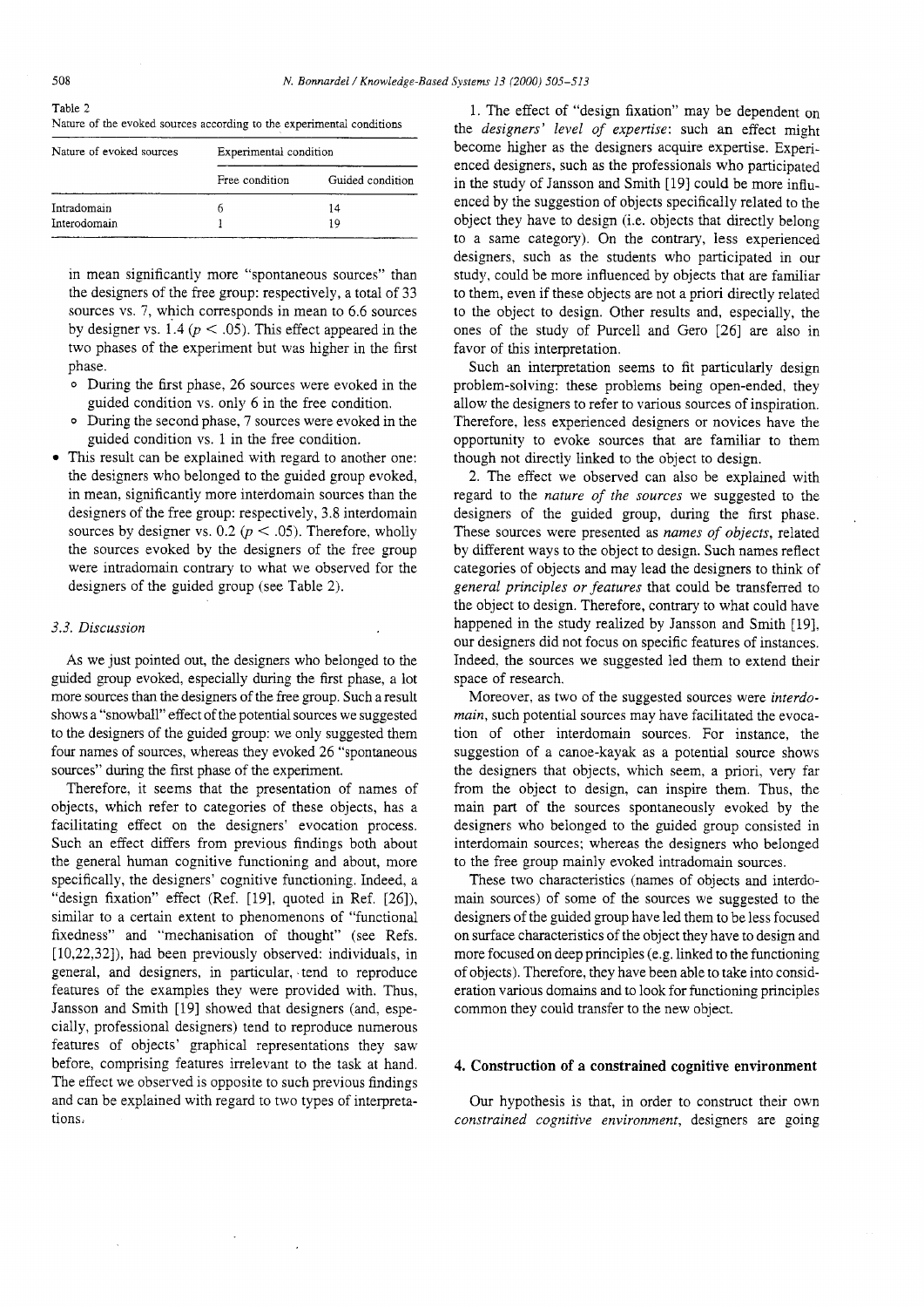# N. Bonnardel / Knowledge-Based Systems l3 (2000) 505-SI3

A manufacturer wishes to renew the image of torches. Towards this end, helshe asks you to think of a new concept of torch use, based on a new gesture, due especially to the removal of the traditional switch. in order to reach a renewal of the image of torches, you do not have only io process to a styling treatment but also to rethink the concept of light appearance and disappearance.

Fig. 2. Limited description of the object to be designed.

both to look for data in the external context and to activate specific elements of their internal context (i.e. for instance. certain knowledge eiements). The internal context depends on several factors, such as the state of problem-solving and the designers' level of experrise.

Since we wish to analyze the role of these two types of contexts, we are going to present certain results from another experiment [6] settled in order to reach a double objective, namely:

- o to identify the data designers take into account in the external context;
- . to determine how the designers' level of expertise influences the taking into account of data from the extemal context.

We assume that designers select among all the information eiements existing in the external context, the elements they consider to be important to design a new product. Such elements are going to underlie the definition of "prescribed" constraints. Moreover. in order to construct their own "constrained cognitive environment", the designers will add to the prescribed constraints, at least, two other types of constraints [3.5]:

- . "constructed constraints", when they derive from exper\_ tise acquired in a specific domain;
- "deduced constraints", when they result from an analysis by the designer of the implications of the current state of problem-solving or from an analysis of the implications of already defined constraints (through a process of constraint propagation).

Such constraints orient the designers' focus of attention and therefore iead them to think of already existing objects, those functioning may satisfy the constraints taken into account. Therefore, the analogical reasoning we described in the first study would be based on the focalisation of the designer on certain constraints.

#### Table 3

The effect of the designers' level of expenise on the number of information elements asked and used

| Designers' level of expertise | Information elements |       |  |  |
|-------------------------------|----------------------|-------|--|--|
|                               | Asked                | Used  |  |  |
| Professionals                 | 10.5                 | 16.5  |  |  |
| Students                      |                      | 11.25 |  |  |

#### 4.1. Description of the experimental situation

Six volunteer designers participated in the experiment:

- . two professional designers, having two and six years of expertise in an office of Design;
- e four students in Appiied Art, in their second year (out of a three years degree course) of specialized training in a technical school.

In order to identify the data or parameters on which they focused, we used the experimental paradigm of "information on request": the designers were provided with a descriprion of the design problem as limited as possible (see Fig. 2) and they had to ask quesrions to the experimenter in order to be provided with the information elements. Usuaily, the selection of information elements in the external environment remains implicit, as the designers are provided with a reiativeiy specified schedule of conditions. In our experiment, such a selection became more explicit because the designers had to formulate questions about the features they were looking for.

In order to give to the designers exactly the same information elements, when they inquired, the experimenter referred to a table that provided her with a precise description of the different possible ansrvers. If one of the designers' questions appeared to go beyond the planned answers, the experimenter answered "we don't know (yet) this information eiement". In addition, when the designers requested technical information elements, they could access to descriptive documents, and a traditional torch was at their disposal for possibie manipulations.

Each designer had a 2 h time to deal with the proposed problem. In order to determine how the designers used the gathered information elements, we also asked them to "think aloud".

As it was the case in the previous experiment, we videorecorded the designers activities, we transcribed their verbalizations and matched them with their graphical productions. In order to avoid too much subjectivity, the dara analysis was again conducted by the two judges, who reached a good degree of agreement.

#### 4.2. Findings about the data taken into account

We conducted a quantitative and qualitative analysis of both the information elements the designers requested and the information elements they really referred to during the design problem-soiving.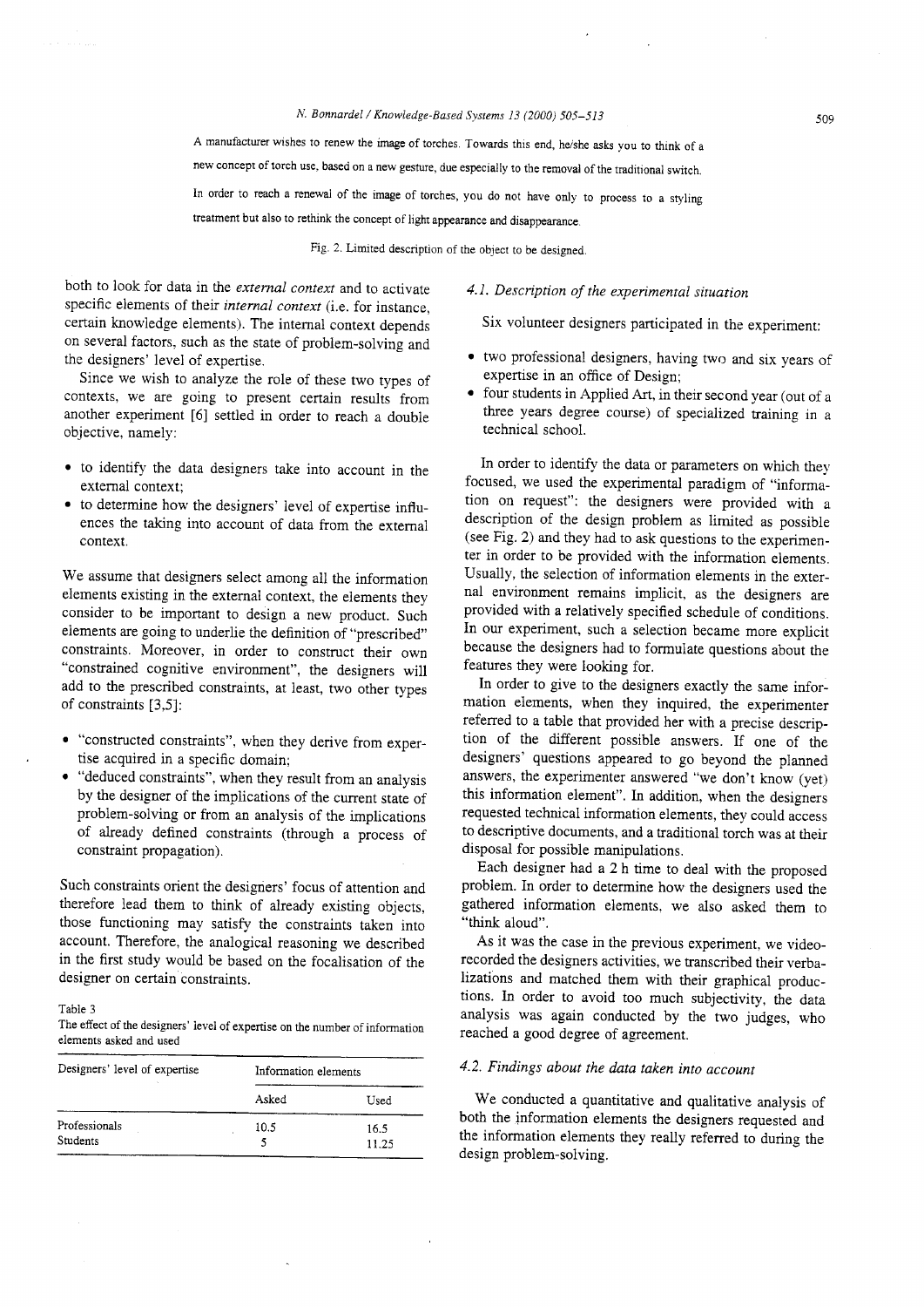## 4.2.1. Ouantitative results

The quantitative results we obtained (see Table 3) show that:

- $\bullet$  the professional designers asked, in mean, twice more information eiements than the students (respectively,  $10.5$  vs. 5);
- o the same tendency occurs during the problem-solving itself, since professional designers referred, in mean, to more information elements than students (respectively, 16.5 vs. 11.25).

In addition, the comparison of these two types of results shows another finding: both the professional designers and the students added new information elements to the ones they were provided with. Such new information elements were therefore assumed by the designers, and they could underiie the definition of new constraints, probably specific to each designer.

#### 4.2.2. Qualitative results

In order to know more about the information elements professional designers and students dealt with, we analyzed qualitatively the information elements they inquired and/or referred to. It allowed us to define five topics of interest, which are each composed of different information elements.

- 1. Information elements about the company from which the demand is originated.
- 2. Information elements about preexisting similar products.
- 3. Information elements about the users and the conditions of use of the future product (target, age of the target; planned use; conditions of storage; etc.).
- 4. Possible technical features (source of energy, such as battery; type of bulb; materials; etc.).
- 5. Marketing information eiements (name of the product; marketing places; production amount; price; range of products).

Certain topics appeared to be of interest for all the designers, whatever their level of expertise. Thus, three types of information elements were taken into account by all the designers and deepiy anaiyzed.

• Preexisting similar products. Preexisting products were taken into account by all the designers in order to perform an analysis of the advantages and inconveniences of certain of the products' features. Preexisting products constitute in fact "intradomain" sources of inspiration: the designers assessed certain of the products' features and transferred those they considered as interesting for designing the new product. Designers could aiso rethink and improve features that they considered as presenting drawbacks. Therefore, the designers should be able to reach a new product, more efficient than the ones already existing. Such an analysis of preexisting products constitutes an important and necessary stage in the designers' activities and, consequently, it is taught to students in Applied Art. Therefore, we observed it from both professional designers and students.

- Conditions of use of the future product. Such a topic was broached by the designers after having defined who will be the user of the future product (i.e. the target). The analysis of the conditions of use of the future product allowed the designers to define new constraints. such as "to let the user free of moving as she/he wishes" or "to allow him or her to hang the torch on the car"). On such bases, the designers then looked for specific features for the new product.
- Sources of energy. Such a technical feature constitutes an  $\bullet$ essential component for the new product to design. It is a determinant of its functioning and it appeared to have consequences on other feafures, such as the shape of the new product (for instance, "the use of cylindrical batteries involves a cylindrical shape").

Other topics were specifically taken into account either by professional designers or by students.

The two following topics were broached only by professional designers:

- Information elements about the company from which the demand is originated. Contrary to students, both professional designers took into account information elements related to this topic. Especially, they asked questions about the considered sector of activity and the company's production network (manufacturer or subcontractor). Students may have considered such information elements having no consequence on the design of the new product. However, professional designers adopted a different view, since they used such information elements to assess feafures they envisaged for the new product (e.g. "this feature goes beyond competencies of Mazda"-the company which is intended to have expressed the demand) and it also allowed a professional designer to define possible means of manufacturing ("since it is Mazda, they will be able to offer themselves molds, especially for an industrial quantity").
- Marketing information elements. Information elements about the production amount and the marketing places were only taken into account by professional designers, for instance, in order to know the extent of the company's sectors of activities and its categories of customers (e.g. diffusion to professional vs. to consumer public),

It also appeared that only one information eiement was taken into account specifically by students. It consists in a technical feature of the new product, related to the beam of the torch (large vs. precise beam). This seems representative of the approach students adopted: they analyzed in details the new object to design and were more focused on specific features than professionai designers.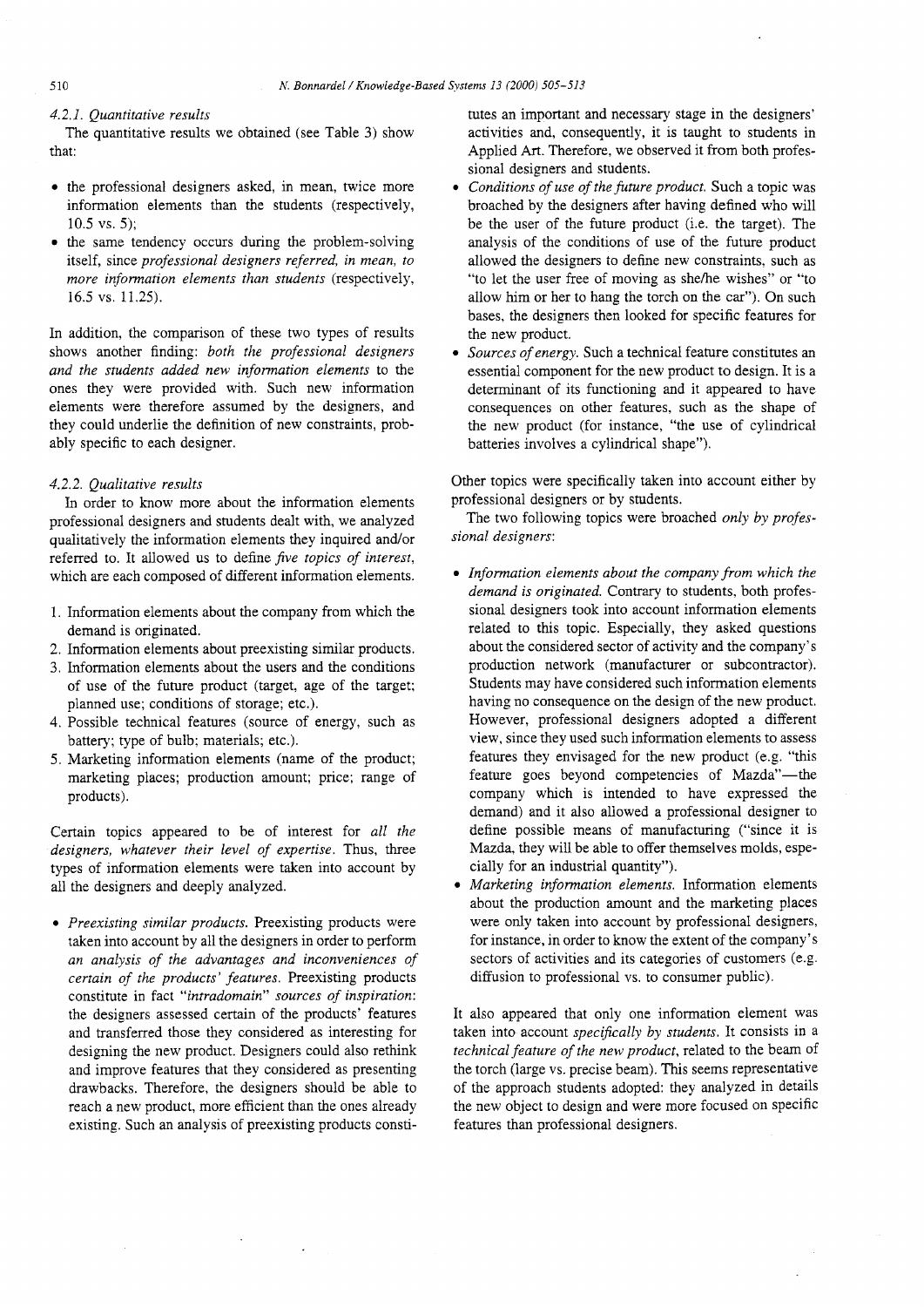## 4.3. Discussion

The results we obtained tend to show that the designers' level of expertise led to the adoption of different approaches for dealing with the problem at hand:

- Students appear to be specifically centered on the new product to design. Indeed, they took into account information elements about the users and the conditions of use of the future product as well as about technical features related to this object. Moreover, they seem to remain focused on specific features, which can constitute sources of difficulties for them (such as the beam of the torch).
- Professional designers appear to adopt a more general *approach* than students, which allow them to take into account information elements related to other aspects than their "local" stage of design (e.g. information elements related to the characteristics of the company or to the marketing).

The taking into account of information elements and constraints related to other stages than the one of design itself, shows that, though numerous design steps occur individually, they are in fact integrated in a collaborative partnership among, for instance, the designer, the customer and/ or the user of the new product, the manufacturer, etc. Therefore, we observed that professional designers are able to adopt points of views of other stakeholders, involved in the design process at a more general level; whereas, it does not seem to be the case of students, at least, during the early stages of design problem-solving. However, the adoption of different viewpoints by a designer in the early stages of problem-solving can be essential in order to avoid decisions that will appear, later, either impossible or difficult to apply, due to incompatibilities with the objectives of other stakeholders (e.g. incompatibilities between planned technical features and the manufacturer's means). Moreover, as pointed by Fischer [13], having different viewpoints can allow the designer to discover alternatives, to develop a reflection based on a more enriched and meaningful perspective and, therefore, to enhance the quality of the designed artifact.

# 5. Towards supporting creativity

The different results obtained in the two studies we presented allow us to identify possible weaknesses of designers and, on this basis, to suggest certain ways to support them in their creative activities.

# 5.1. Supporting the emergence of new ideas

Results of the first study we presented can be used in order to suggest, at least, three ways to support designers in their creative activities (as well as, possibly, other types of creators):

- It seems important to propose to users of knowledgebased systems not only "cases" or examples of already designed objects (as it is the case, for instance, in the KID system, which supports architectural design [24]), but also more general categories of objects, which could lead, less specifically, the designers towards new directions, to which they would not think of spontaneously.
- Still in order to open up the space of research of preexisting objects that can facilitate the understanding and the solving of design problems, it seems useful to suggest to users of support-systems interdomain sources of inspiration related, to a certain extent, to the problem at hand. This would imply to characterize both features of the object to design and features of the objects stored in the system's knowledge-base. Such a characterization should be based not only on the objects' surface characteristics but also on their structural characteristics (such as functioning principles), in order to allow innovative pattern-matching between the object to design (target) and various preexisting objects (sources)—including objects a priori far from the one to be designed.
- A third way to open up the space of research and to facilitate the creation of new analogies could be also to provide designers with images of objects that apparently are not related to the object to design (for instance, images of randomized objects originated from various areas). Though these objects are a priori completely independent of the object to design, designers could invent relationships among these objects and, therefore, "see analogies where no one saw them" (see Ref. [25] for an example of such a process of invention of analogical relationships in order to design a specific object, such as a chair).

# 5.2. Supporting the taking into account of various viewpoints

The results obtained in the second study we presented showed that students seem to have more difficulties than professional designers to adopt, at least during the early stages of design, a general approach combining different points of view.

Certain support-systems could, therefore, be useful to designers that are novice in a specific area, but also to experienced designers. It could be the case of systems with a "blackboard" architecture, such as the HOBS system [23], which supports the design of steam turbine, by presenting to the users knowledge sources reflecting different viewpoints (e.g. geometrical or electrical requirements, viewpoints related to the manufacturing or to the marketing).

Other systems and, especially, "critiquing systems" could also support designers in taking into account other constraints that the ones they define themselves and,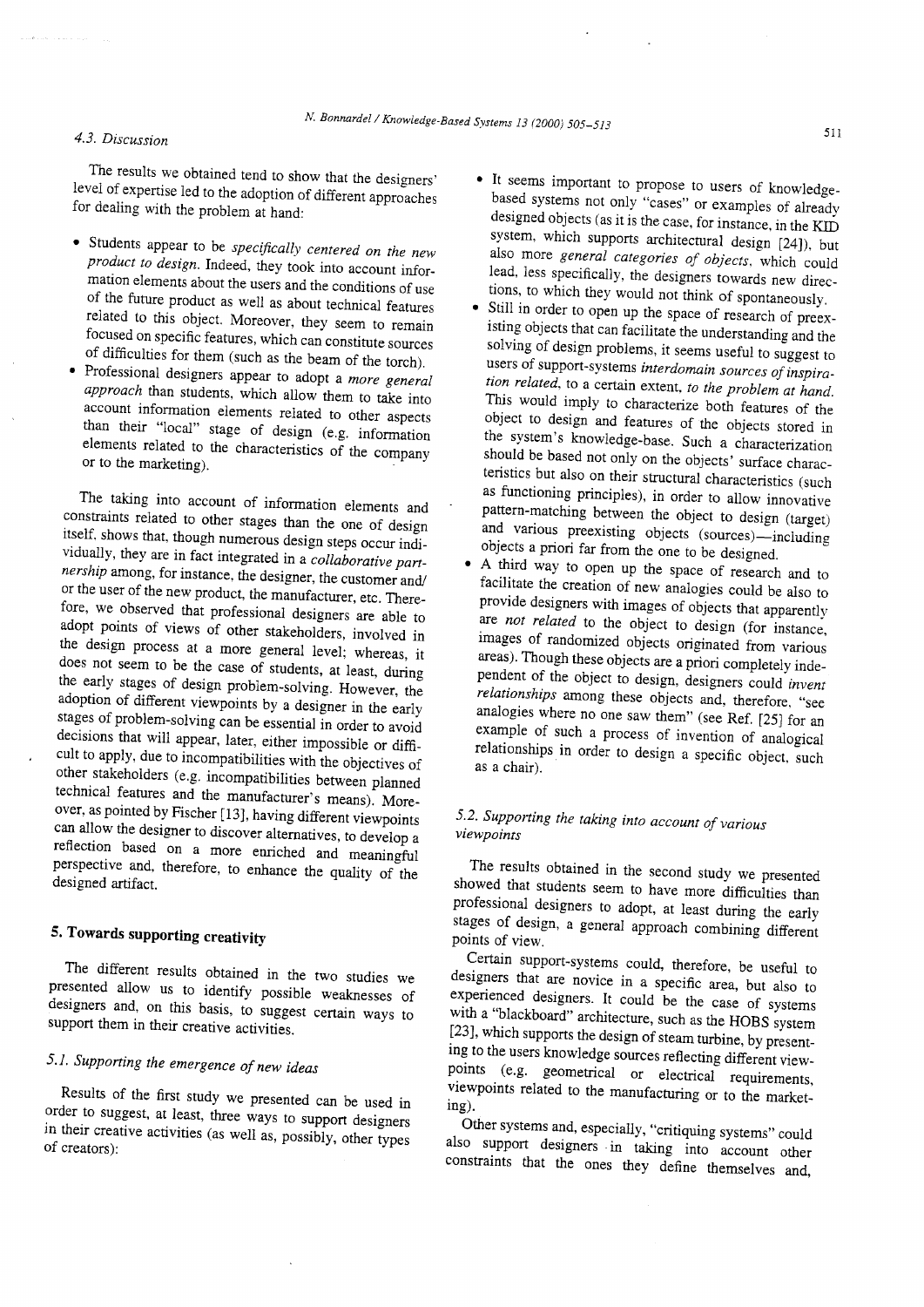therefore, faciiitate the adoption of new viewpoints. Critiquing systems seem. to fit particularly the "openended" and "ili defined" characteristics of design probiems (see, for instance, Ref. [14]): these systems allow the user to define her or his'own design solution and they assist her or him in evaluating this solution. Such critiquing systems appeared, moreover, to be useful to both novices and experienced designers, though the benefits are different according to the designers' level of expertise (see Refs.  $[8,30]$ ).

#### 6. Conclusion

We have presented in this paper two sfudies about cognitive mechanisms that seem to go towards opposite directions.

- Analogical reasoning based on high level and interdomain sources, which appeared to open up the space of research of new ideas.
- The construction of a constrained cognitive environment, which tends to delimit the space of research, on the basis of constraints resulting from the takrng into account of the "externai context" (e.g. prescribed constraints) and/or from the taking into account of the "internal context" (such as "constructed" constraints, which depend on the designers' expertise, or such as "deduced" constraints, which can depend on the current state of probiemsolving),

Our objective was to show that the combination of these two cognitive mechanisms underlie creative acts and we believe that it is the case not only for design activities but also for other creative acts, comprising artistic activities, such as painting (e.g. painters can respect the "gold number" or constraints such as "to avoid to center attraction points").

#### Acknowledgements

The author would like to thank the designers who participated in these studies as well as the professors of Applied Art for their essential contribution to the construction of the experimental situations.

#### References

- [1] A. Bisseret, C. Figéac-Letang, P. Falzon, Modeling opportunistic reasonings: the cognitive activity of traffic signal setting technicians, INRIA Research Report no. 893, INRIA, Rocquencourr, 1988.
- [2] M. Boden, The Creative Mind: Myths and Mechanisms, Weidenfeld & Nicoison. London, 1990.
- [3] N. Bonnardel, Criteria used for the evaluation of design solution, in: Y. Queinnec, F. Daniellou (Eds.), Designing for Everyone and Everybody, Taylor & Francis, London, 1991.
- [4] N. Bonnardel, Le rôle de l'évaluation dans les activités de conception

(The role of evaluation in design activities), PhD dissertation of the. University of Provence, INRIA, Rocquencourt, 1992.

- [5] N. Bonnardel, Comparison of evaluation processes in design activities and critiquing systems: a way to improve design support systems, Technical Report CU-CS-681-93, University of Colorado, Boulder, 1993.
- [6] N. Bonnardel, S. Loiseau, The effect of the level of expenise on the designers' focus of attention, Unpublished manuscript, 1999.
- [7] N. Bonnardel, M. Rech, Analogies in design activilies: a study of the evocation of intra and interdomain sources, in: K. Holyoak, D. Gentner, B. Kokinov (Eds.), Advances in Analogy Research: Integration of Theory and Data from the Cognitive, Computational, and Neural Sciences, NBU Series in Cognitive Science. New Buigarian University, Sofia, 1998, pp. 336-344.
- [8] N. Bonnardel, T. Sumner, Supporting evaluation in design, Acta Psychologica 91 (1996) 221-244.
- [9] F. Détienne, Reasoning from a schema and from an analog in software code reuse, Empirical Studies of Programmers: Fourth Workshop, New Brunswick, NJ, 6-8 December 1991.
- [10] K. Duncker, On problem solving, Psychological Monographs 270  $(1945)$  pp.  $2-9$ .
- [11] C.M. Eastman, Cognitive processes and ill-defined problems: a case study from design, Proceedings of the First Joint International Conference on I.A., Washington, DC, 1969, pp. 669-690.
- [12] K.A. Ericsson, H.A. Simon, Verbal reports as data, Psychological Review 87 (1980) 215-251
- [13] G. Fischer, Symmetry of ignorance, social creativity, and metadesign, Kowledge-Based Systems Journal 13 (5) (2000).
- [14] G. Fischer, A.C. Lemke, T. Mastaglio, A.I. Morch, Critics: An emerging approach to knowiedge-based human computer interaction, Intemational Journal of Man-Machine Studies 35 (5) (1991) 695- 72r.
- [15] M. Fustier, La résoiution de problèmes: méthodologie de I'action, Editions ESF & Librairies Techniques. Paris, 1989.
- [16] J.S. Gero, T. Mc Neill, An approach to the analysis of design protocols, Design Studies 19 (1998) 21-61.
- [17] D.R. Hofstadter, The Fluid Analogies Research Group, Ruid Concepts and Creative Analogies, Penguin Press, Somerset, 1997.
- [18] A. Hyman, Charles Babbage: Pioneer of the Computer, Oxford, 1982.
- l19l D.G. Jansson, S.M. Smith, Design frxation, Proceedings of the Engineering Design Research Conference, National Science Foundation, University of Massachusetts, Amherst, 1989, pp. 53-76.
- [20] A. Koestler, The Act of Creation, London, 1975.
- [21] J.L. Kolodner, Understanding creativity: a case-based approach, in: S. Wess, K.-D. Althoff, M.M. Richter (Eds.), Topics in Case-Base Reasoning, Lectures Notes in Artificial Intelligence, no. 837, Springer, Berlin, 1993, pp.3-20.
- [22] A.S. Luchins, Mechanization in problem-solving, Psychological Monographs 248 (1942) 00.
- [23] K.J. MacCallum, I.M. Carter, Opportunistic software architecture for support of design coordination, Knowledge-Based Systems Joumal 5 (1) (1992) 55-65.
- [2a] K. Natakoji, Increasing shared understanding of a design task between designers and design environments: the role of a specification component, Dissertaton Thesis, University of Colorado at Boulder, 1993.
- [25] K. Nakakoji, Y. Yamamoto, M. Ohira, A framework that supports collective creativity in design using visual images, Knowledge-Based Systems Journal 13 (5) (2000).
- [26] A.T. Purcell, J.S. Gero, The effects of examples on the results of a design activity [Special issue on AI in Design], Knowledge-Based Systems Journal 5 (1) (1992) 82-91.
- 127) D.A. Schôn, The Reflective Practitioner: How hofessionals Think in Action, Basic Books, New York, 1983.
- [28] H.A. Simon, The structure of ill structured problems, Artificial Intelligence 4 (19?3) 181-201.
- I29l H.A. Simon, Problem forming, probiem frnding and probiem solving